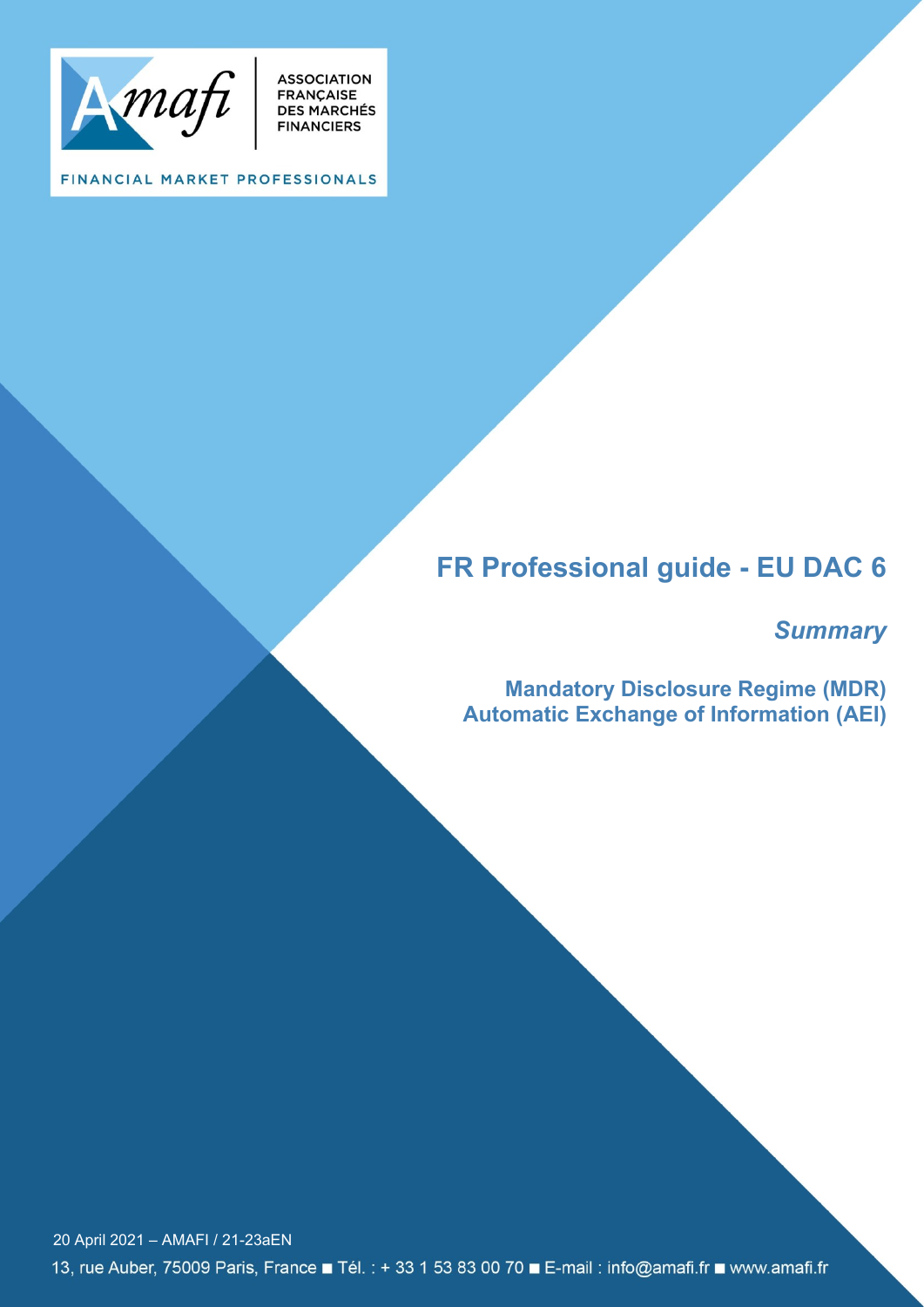

# **DAC 6 FR PROFESSIONAL GUIDE**

## **Summary**

**1.** AMAFI is the professional association that represents financial market participants established in France at national, European and international levels, whether they are credit institutions, investment firms or trading and post-trade infrastructures, wherever they operate and regardless of the place of residence of their clients and counterparties. Its members, of which roughly a third are subsidiaries or branches of foreign entities, work in various market segments and activities, be it on their own behalf or that of clients, in organised and over-the-counter markets dealing in equity and fixed-income securities as well as derivatives, including commodities derivatives.

**2.** Directive 2018/822/EU of 25 May 2018, referred to as "DAC 6", imposes mandatory reporting of **certain "potentially aggressive" cross-border arrangements identified in the presence of predefined hallmarks.** This directive was transposed into French law in Articles 1649 AD to 1649 AH of the French General Tax Code (CGI). To support the implementation of the new reporting system, the French Tax Administration (DGFiP) has established an online [portal dedicated to "Reporting cross-border](https://www.impots.gouv.fr/portail/declaration-des-dispositifs-transfrontieres)  [arrangements",](https://www.impots.gouv.fr/portail/declaration-des-dispositifs-transfrontieres) which presents the legal framework of DAC 6, contains the source texts, provides "specifications" to guide professional users on the requirements for establishing and filing documents under the reporting system, provides for a future FAQ section and has a specific email address for DAC 6 users: [dac6@dgfip.finances.gouv.fr.](mailto:dac6@dgfip.finances.gouv.fr)

**3. Market operators are affected by this reporting requirement,** which primarily targets intermediaries and, in certain situations, relevant taxpayers. In order **to help make it easier for its members to meet their reporting requirements**, AMAFI wanted to provide them with **a tool to decipher the DAC 6 regulation in the form of a Professional Guide**. **Volume 1** presents the legislative, regulatory and doctrinal framework of DAC 6. **Volume 2** offers a common base for interpreting the typical activities of financial market participants with respect to DAC 6. The analysis provided is based on the discussions held by AMAFI in working groups dedicated to DAC 6 and supervised by the Tax Committee.

The Guide also refers to the work, recommendations, framework agreements, etc. issued by other national and international financial sector organisations, such as the International Capital Market Association (ICMA), the International Swaps and Derivatives Association (ISDA), the International Securities Lending Agreement (ISLA), the Securities Industry and Financial Market Association (SIFMA), the Association for Financial Markets in Europe (AFME), the European Banking Federation (EBF), the French Asset Management Association (AFG), the French Association of Securities Professionals (AFTI), the French Banking Federation (FBF), the Association of German Banks (Bankenverband), etc.

**4.** Despite the care taken in their drafting, the elements of appreciation presented in this Guide do not constitute an interpretation of the DAC 6 regulation within the meaning of French law. This interpretation remains subject to the control of the judge, only authority competent to interpret the law. Therefore, it is up those wishing to use them to form, under their responsibility and with the assistance, as may be relevant, of their counsel, their own opinion regarding the relevance of the analyses developed in the Guide.

The purpose of this document is to briefly present the **key assessment aspects explored without going into as much detail as the rationale outlined** in the Guide. In this sense, it must therefore be used with great caution and be understood as an inseparable part of the interpretative documents provided as a whole.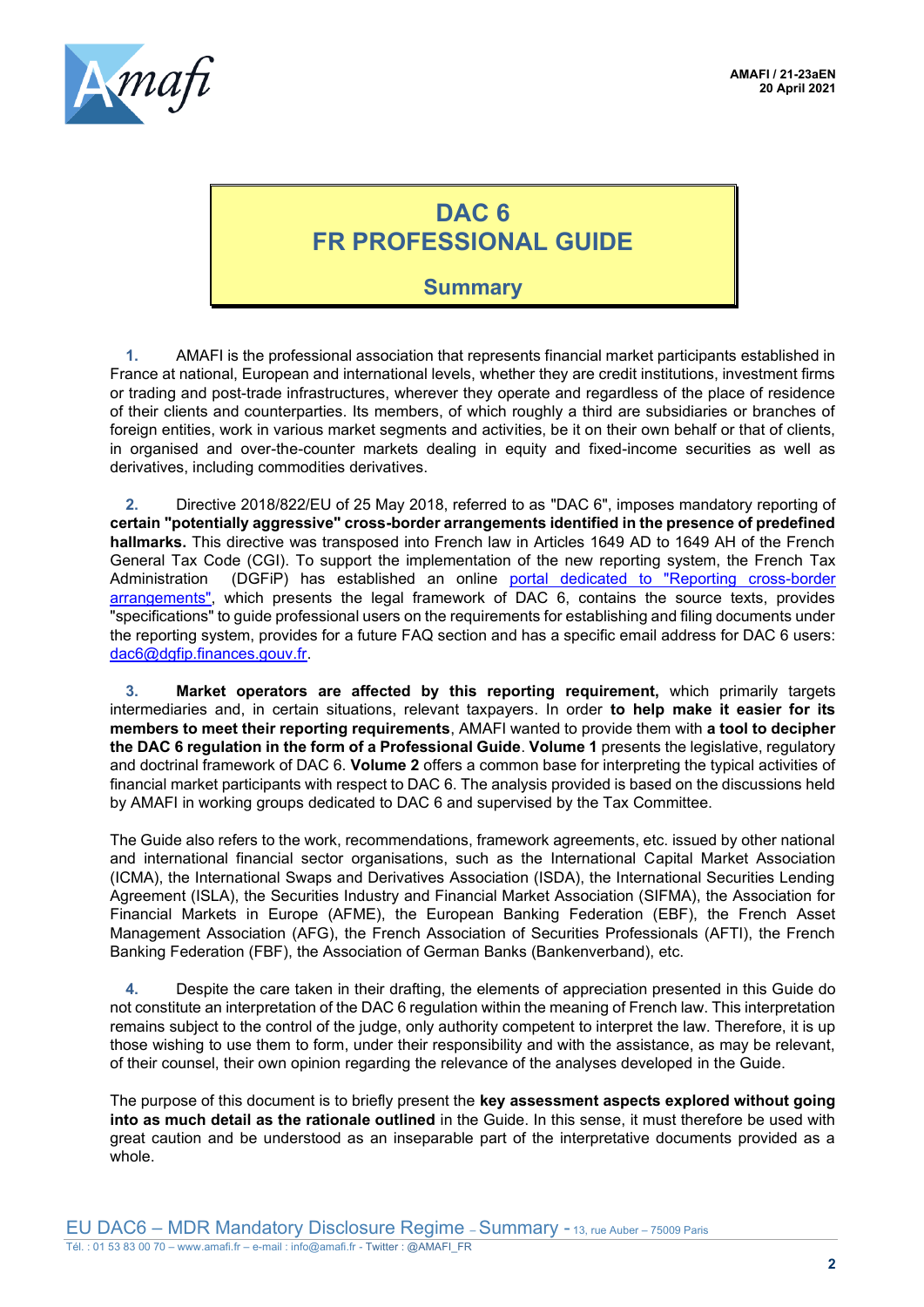

## **VOLUME 1: LEGISLATIVE AND DOCTRINAL FRAMEWORK**

#### ÷. **DAC 6 Legal framework**

**5.** [Directive 2018/822/EU of 25 May 2018](https://eur-lex.europa.eu/legal-content/FR/TXT/?uri=CELEX:32018L0822) amends Directive 2011/16/EU on administrative cooperation in the field of taxation and essentially aims to establish **an automatic exchange of information** declared on cross-border transactions that present a **risk of aggressive tax planning**, referred **to as** "**reportable cross-border arrangements**".

**6.** It was transposed in France by [Order No. 2019-1068 of 21 October 2019](https://www.legifrance.gouv.fr/jorf/id/JORFTEXT000039248686/) on the automatic and mandatory exchange of information in the field of taxation in relation to reportable cross-border arrangements. This order introduces Articles [1649 AD](https://www.legifrance.gouv.fr/codes/article_lc/LEGIARTI000039249804/2020-07-01) throug[h 1649 AH](https://www.legifrance.gouv.fr/codes/article_lc/LEGIARTI000039249812/2020-07-01) into the French General Tax Code, which establish an obligation **for intermediaries and relevant taxpayers to report any cross-border arrangement** to the tax authorities if it **satisfies certain conditions.**

**7.** The purpose of this report is twofold. In addition to its dissuasive influence, it primarily aims to increase transparency by providing the tax authorities with comprehensive and relevant information, in a timely manner, on tax structures that could be used for aggressive tax planning purposes. It is subsequently intended to identify those who promote and use these structures. As such, **the DAC 6 report does not constitute recognition of the potentially aggressive nature** by the reporting entity/person or the **approval of the validity or tax treatment of the arrangement concerned by the tax authorities.** 

**8.** The **content of the information to be reported** is specified in [Decree No. 2020-270 of 17 March](https://www.legifrance.gouv.fr/codes/id/LEGIARTI000039249804/2020-07-01/)  [2020,](https://www.legifrance.gouv.fr/codes/id/LEGIARTI000039249804/2020-07-01/) which sets out the information to include in reports of any cross-border arrangements mentioned in Article 1649 AD of the French General Tax Code, codified in [Article 344 section 8A of Appendix III to the](https://www.legifrance.gouv.fr/codes/article_lc/LEGIARTI000041734990/)  [French General Tax Code.](https://www.legifrance.gouv.fr/codes/article_lc/LEGIARTI000041734990/) The **reporting deadlines for marketable arrangements** are specified in [Decree No. 2020-1769 of 30 December 2020,](https://www.legifrance.gouv.fr/jorf/id/JORFTEXT000042838398#:~:text=Copier%20le%20texte-,D%C3%A9cret%20n%C2%B0%202020%2D1769%20du%2030%20d%C3%A9cembre%202020%20fixant,du%20code%20g%C3%A9n%C3%A9ral%20des%20imp%C3%B4ts&text=Le%20pr%C3%A9sent%20d%C3%A9cret%20fixe%20ces%20%C3%A9ch%C3%A9ances%20d%C3%A9claratives%20trimestrielles.) which sets out the quarterly reporting deadlines for updating the information contained in reports of any cross-border arrangements referred to in Articles 1649 AD to 1649 AH of the French General Tax Code, codified in [Article 344 section 8B of Appendix III to the French](https://www.legifrance.gouv.fr/codes/article_lc/LEGIARTI000042903807)  [General Tax Code.](https://www.legifrance.gouv.fr/codes/article_lc/LEGIARTI000042903807)

**9.** [Article 1729 C section 3 of the French General Tax Code](https://www.legifrance.gouv.fr/codes/article_lc/LEGIARTI000039250301) provides for **penalties** in the event of failure to meet the reporting obligation and, where applicable, the notification requirement.

**10.** Due to the **health crisis** and following [Directive 2020/876/EU of 24 June 2020,](file://///Amafi-Srv01/Backup/1_Documents/1-EV/DAC%20-%20Directive%20Coopération%20Adminstrative%20EAI/Guide%20DAC%206%20AMAFI%20-%20Projet/directive%20(UE)%202020/876%20du%20Conseil%20du%2024%20juin%202020) [Article 53 of Law](https://www.legifrance.gouv.fr/jorf/article_jo/JORFARTI000042176621)  [No. 2020-935 of 30 July 2020](https://www.legifrance.gouv.fr/jorf/article_jo/JORFARTI000042176621) amends Article 2 of Order No. 2019-1068 and **postpones the first reporting deadlines** as follows:

- **No later than 31 January 2021** for arrangements made available for implementation, or ready to be implemented, or whose first stage of implementation was completed between 1 July 2020 and 31 December 2020, or where the intermediaries provided aid, assistance or advice, directly or through other persons, between 1 July 2020 and 31 December 2020;
- **No later than 28 February 2021** for arrangements whose first stage was implemented between 25 June 2018 and 30 June 2020.

**11.** These provisions are subject to **guidelines** [BOI-CF-CPF-30-40,](https://bofip.impots.gouv.fr/bofip/12614-PGP.html/ACTU-2020-00291) the latest version of which was published in the Official Public Finance Bulletin (*Bulletin Officiel des Finances Publiques* or BOFiP) on 25 November 2020.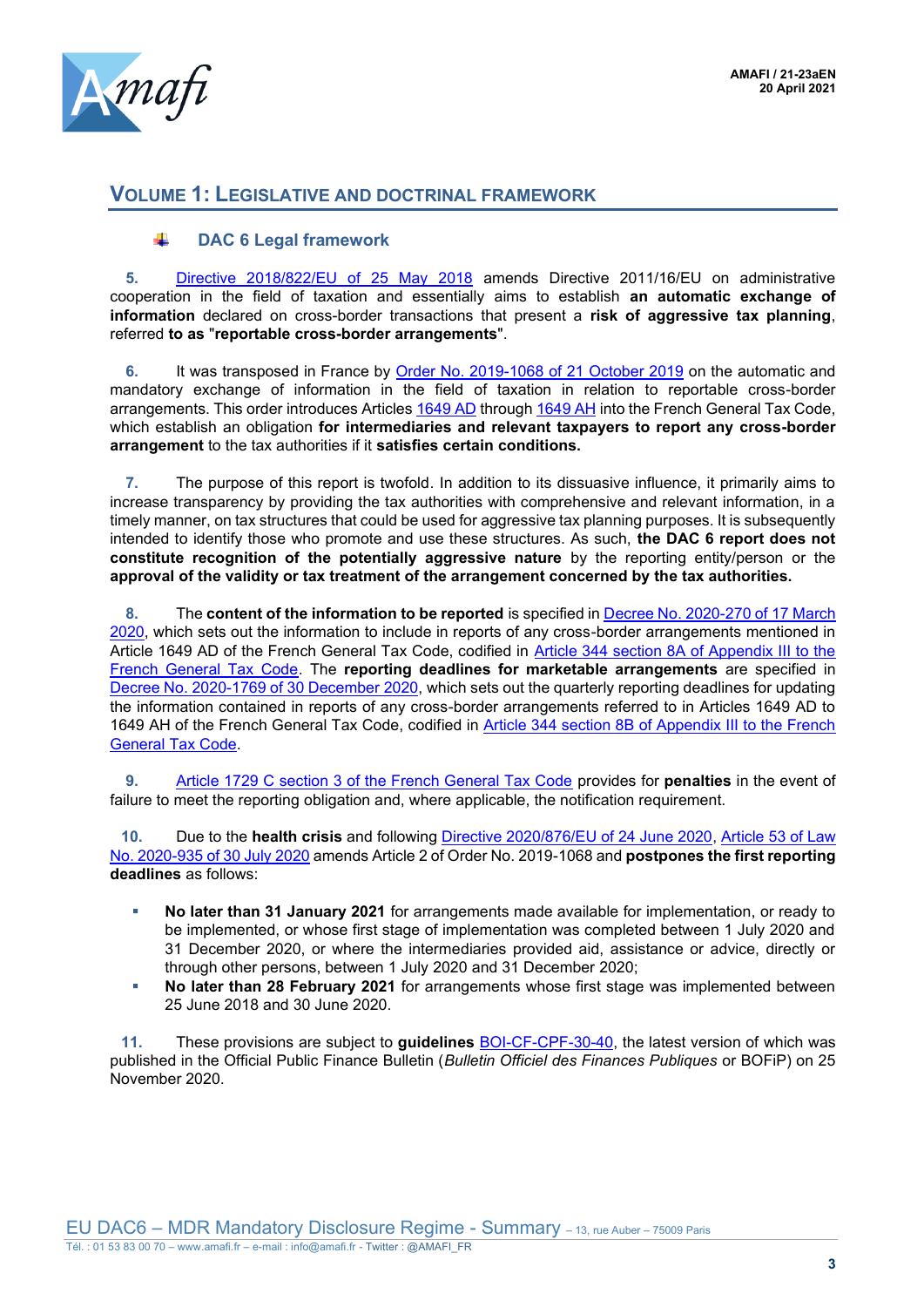

### **Reporting procedures**

**12.** [Specifications](https://www.impots.gouv.fr/portail/files/media/1_metier/5_international/cahier_des_charges_dac6_v1.4.pdf) **aimed at professionals** for establishing and filing documents related to reportable arrangements ("standardised XML") to send to the tax authorities are available on the [Portal dedicated to](https://www.impots.gouv.fr/portail/declaration-des-dispositifs-transfrontieres)  ["Reporting cross-border arrangements".](https://www.impots.gouv.fr/portail/declaration-des-dispositifs-transfrontieres)

**13.** For the filing of "standardised XML" documents, a **transitional procedure** is to be used **from 1 January to 30 April 2021**: professional users will connect to the DGFiP's "Passtrans" application with an FTP client. To obtain the username and password required, professional users are to send a request to the following address: [dac6@dgfip.finances.gouv.fr.](mailto:dac6@dgfip.finances.gouv.fr) The sFTP protocol will then be used to submit the report and the technical acknowledgement will act as an acknowledgement of receipt. Once filed, the report will be subject to deferred processing by the DGFiP in May 2021. Professionals will then be able to retrieve the processing summary for reports filed in their filing area by using their username and password.

The **target procedure** will be available **in May 2021,** when the reporting platform is stabilised in its final version: users are subject to authentication on the portal in the professional area they have created [\(https://inscriptionpro.impots.gouv.fr/opale\\_inscription/indexCreationEspace.jsp\)](https://inscriptionpro.impots.gouv.fr/opale_inscription/indexCreationEspace.jsp). Once authenticated, users will connect to the "DAC 6 framework" application and choose EDI mode. They will then be redirected to the "Passtrans" application to file their reports using the HTTPS protocol. Lastly, the following day, they will be able to retrieve the processing summary for their reports.

#### ÷ **Application of DAC 6 to the financial sector: suggested interpretations**

### ➢ *What characterises a cross-border arrangement?*

**14. An arrangement involving only intermediaries and relevant taxpayers who are French tax residents is not intended to be characterised as cross-border just because** the operators concerned **use a non-resident service provider that is neither a promoter nor a service provider within the meaning of DAC 6.**

**15.** In addition, **an arrangement** would be **characterised as cross-border** where participants are established in two different States, **regardless of the location of the assets** for which the arrangement is made. In the particular case of derivatives, **the fact that the underlying asset is a foreign security does not satisfy the cross-border criterion, which relates not to assets but to persons participating in the arrangement**.

### ➢ *Framework agreements used by the financial marketplace*

**16.** According to the analysis carried out by market participants, **the model framework agreements used by the financial marketplace** (ISDA master agreements; FBF-AFTI framework agreements, 2011 GMRAs, GMSLAs, Euromaster agreements, etc.) **are generally not marketable arrangements** within the meaning of DAC 6 if they require significant adjustments prior to their implementation.

**17.** Furthermore, **in the absence of hallmarks other than** hallmark A3 as provided for by Article 1649 AH of the French General Tax Code and provided that the tax advantage gained is provided for by French law and that the use of these products complies with the intent of the legislator, **arrangements based on model framework agreements that include financial products, transactions and instruments generally used by financial intermediaries should not be reported.**

#### ➢ *Content of the report*

**18. Financial intermediaries do not have to carry out additional inquiries to collect information intended to characterise the arrangement under DAC 6.** They must merely have the capacity, via internal procedures, to use the information they have at their disposal when preparing the report in relation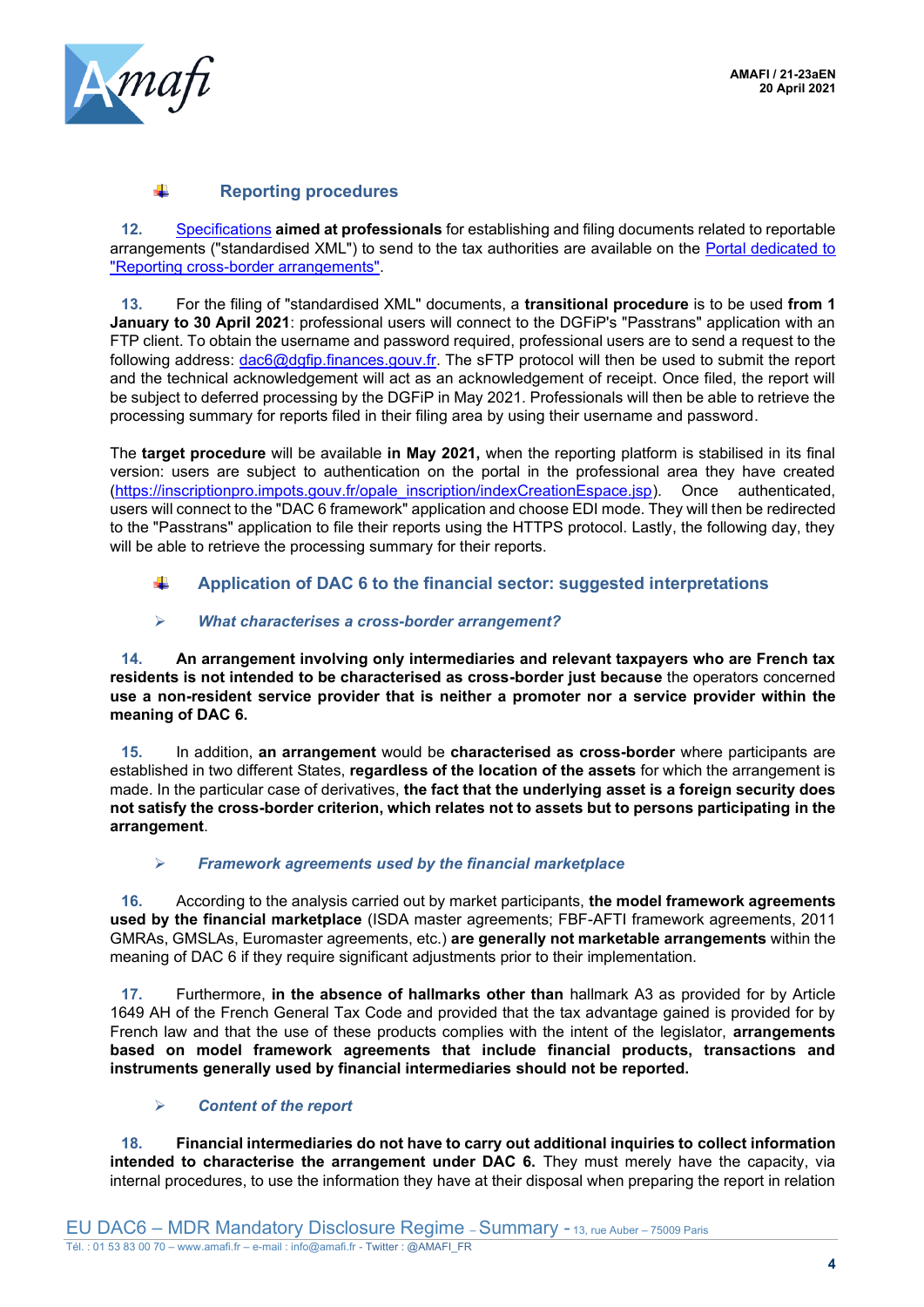

to their exchanges with their clients, particularly for regulatory purposes, and specifically those implemented by Compliance departments. **Information collected under the Know Your Customer (KYC) or Anti-Money Laundering (AML) regulations, for example, is likely part of the information that can be used** to meet DAC 6 requirements.

#### ➢ *Relationship between DAC 6 obligations, anti-abuse rules and other reporting obligations*

**19.** The **DAC 6 report** is intended to be "**self-sufficient**". The reporting requirement under DAC 6 exists **independently from any other reporting or anti-abuse rule** established elsewhere.

**20.** Furthermore, **customer information reported in strict compliance with the DAC 6 regulation does not constitute a breach of the AML-CFT disclosure ban provided for in** [Article L. 561-18 of the](https://www.legifrance.gouv.fr/codes/article_lc/LEGIARTI000037825428/)  [French Monetary and Financial Code.](https://www.legifrance.gouv.fr/codes/article_lc/LEGIARTI000037825428/) As such, the two are separate.

### ➢ *Reporting requirement in several Member States*

**21. Where the intermediary is a branch or permanent establishment of a company with its head office in France and is located outside of France but within the EU**, the related cross-border arrangement does not require a DAC 6 report in France. **Provided that the French head office does not also play an intermediary role** within the meaning of DAC 6, it will **not have a DAC 6 reporting requirement in France**.

**22.** In addition, **branches of companies with head offices in France that are located outside the EU lie outside the scope of directive DAC 6.**

#### ➢ *Professional secrecy*

**23.** In the absence of any other administrative clarification, market operators should be able to consider, on a case-by-case basis, that **a lack of response to an express request to waive professional secrecy is equivalent to an express refusal** that keeps them bound to secrecy and relieves them of the DAC 6 reporting requirement in exchange for the notification of this requirement to another intermediary or relevant taxpayer.

**24.** Additionally, as with the administrative guidelines published in the BOFiP regarding promoters (*[BOI-CF-CPF-30-40-10-20-20201125,](https://bofip.impots.gouv.fr/bofip/12275-PGP.html/identifiant=BOI-CF-CPF-30-40-10-20-20201125) §165*), **the time required** for service providers **to request the waiver of professional secrecy** from clients **should be assessed in relation to the date of the event triggering its own reporting obligations, or on the day the aid, assistance or advice relating to a reportable arrangement is provided**.

**25.** Furthermore, **the administrative concession** for **promoters** when they receive the client's approval beyond the date of the event triggering their reporting obligation (*[Art. 1649 AG,](https://www.legifrance.gouv.fr/codes/article_lc/LEGIARTI000042194986/) I, 1°, a, b or c of the French General Tax Code)* **is intended to apply to service providers** when the client's consent is granted beyond the date of the event triggering its own reporting obligation (*[Art. 1649 AG,](https://www.legifrance.gouv.fr/codes/article_lc/LEGIARTI000042194986/) I, 2° of the French General Tax Code*).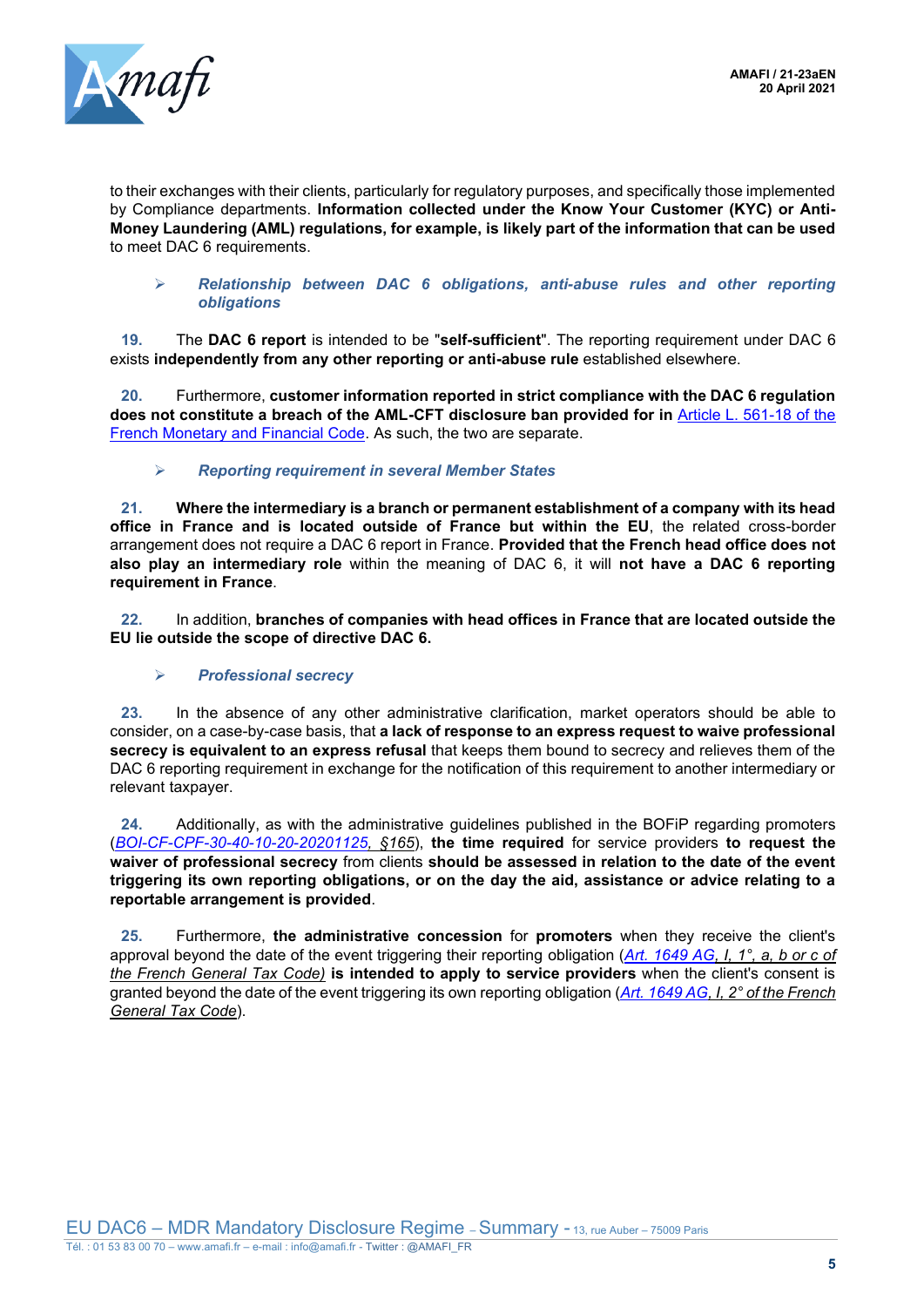

## **VOLUME 2: PROCESSING TYPICAL TRANSACTIONS CARRIED OUT BY ISPS**

#### 4. **Routine financial intermediation transactions**

**26. As with** the guidelines issued by the tax authorities with regard to payment service providers and credit institutions carrying out routine banking transactions (*[BOI-CF-CPF-30-40-10-20-20201125,](https://www.legifrance.gouv.fr/codes/article_lc/LEGIARTI000042194986/) §90*), **investment service providers authorised to operate in the regulated financial sector that carry out routine financial intermediation transactions**<sup>1</sup> **are not considered service providers within the meaning of** DAC 6 (*[Art. 1649 AE of the French General Tax Code](https://www.legifrance.gouv.fr/codes/article_lc/LEGIARTI000039249806/2020-07-01)*). These transactions include:

- Receipt and transmission of orders (RTO) on behalf of third parties;
- **Execution of orders on behalf of third parties;**
- Underwriting:
- Guaranteed investments:
- Non-quaranteed investments:
- Operation of a multilateral or organised trading facility.

On the other hand, financial institutions shall be considered service providers **if they are aware that their intervention**, regardless of its nature, **constitutes aid, assistance or advice** with respect to designing, marketing or organising **a reportable cross-border arrangement** (*[BOI-CF-CPF-30-40-10-20-20201125,](https://www.legifrance.gouv.fr/codes/article_lc/LEGIARTI000042194986/) §90*).

#### ÷ **Other categories of typical ISP transactions: temporary transfers of ownership, derivatives and structured products**

➢ *What characterises a cross-border arrangement?* 

**27.** Whether or not an arrangement is characterised as cross-border is based on the persons participating in the arrangement and not the location of the assets for which the arrangement was made. The cross-border criterion is therefore not met solely because:

- **the underlying of a derivative contract** (option, future, TRS, swap, etc.) entered into between two counterparties **is a foreign security**;
- **the underlying of a structured product** (certificate, EMTN, etc.) **is a foreign security**.

**28.** What's more, in the event of a temporary transfer of securities, **the company issuing the securities should not be qualified as "participant in the arrangement"**. As such, in the event that only the company issuing the securities lent is a resident of a Member State (and lenders/borrowers are not residents of a Member State), the transaction is not considered to be cross-border.

#### ➢ *Understanding the characteristics of the arrangement – reason to know*

**29. The following are unlikely to give ISPs reason to know** that they are participating in a reportable arrangement:

▪ **sole participation in a lending/borrowing transaction**: neither the tax motivations of counterparties, nor the final use of the securities borrowed (custody or disposal of the position, retention period, etc.) are, in principle, brought to the attention of the ISP.

<sup>1</sup> These are investment service providers as defined in Article L. 531-1 of the French Monetary and Financial Code carrying out routine financial intermediation transactions as part of the investment services listed in Article L. 321-1 of the same code.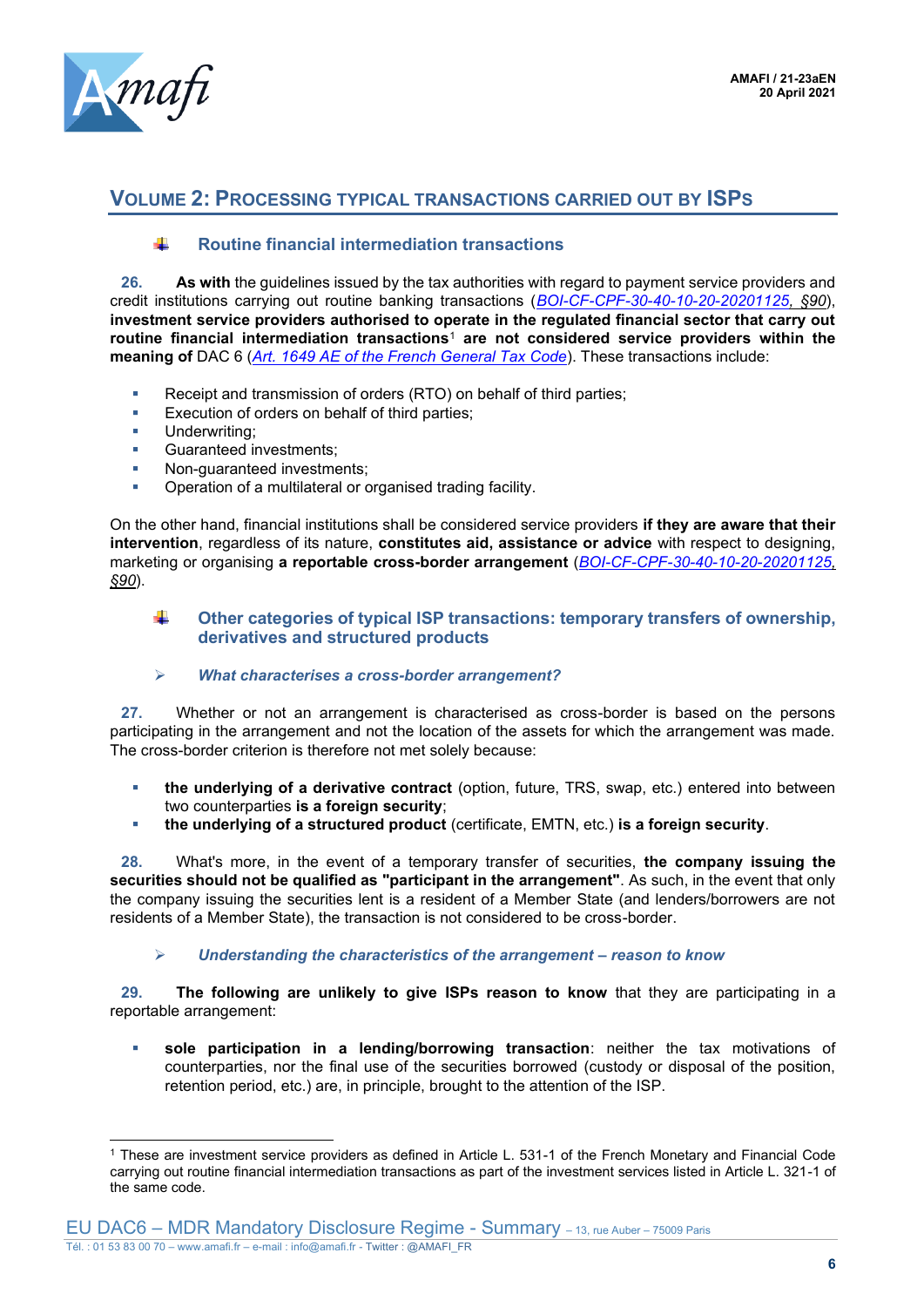

- sole participation in a derivative transaction:
	- for derivatives transactions admitted to trading on a regulated market: given the anonymity inherent in the market, by definition neither the identities nor much less the motivations and potential advantages obtained by other participants are known to the financial intermediary, whose sole objective is to offer bid and ask prices.
	- for derivatives transactions not admitted to trading on a regulated market: it is unlikely that ISP intermediaries will be informed of all the specific characteristics of their clients and any tax advantages obtained by the latter, especially since they generally have large portfolios of financial instruments across several financial institutions.
- **the issuance of structured products:** these issuances constitute considerable volumes of transactions and, in most cases, it is unlikely that ISP will know all the tax details and characteristics of its clients, especially since the latter likely have large portfolios of financial instruments across several financial institutions.

**However,** the assumption **that arrangements are designed to generate identified tax impacts must be retained**. Where applicable, **ISP must analyse the arrangement against the hallmarks** of the directive.

#### ➢ *Main benefit test*

**30. Securities lending/borrowing, derivatives and transactions entered into in connection with the issuance of structured products should not be considered reportable arrangements,** as the tax advantage is generally incidental compared to non-tax advantages.

**For certain temporary securities acquisitions**, the tax advantage criterion is presumed not to be met, namely:

- **French securities transactions of less than 45 days**, since they are subject to the withholding tax provided for in [Article 119 bis A of the French General Tax Code,](https://www.legifrance.gouv.fr/codes/article_lc/LEGIARTI000037941921/#:~:text=La%20retenue%20%C3%A0%20la%20source%20est%20due%20lors%20de%20la,personne%20qui%20assure%20ce%20paiement.&text=Le%20b%C3%A9n%C3%A9ficiaire%20peut%20alors%20obtenir,domicile%20ou%20de%20son%20si%C3%A8ge.)
- **Example 1** French securities transactions with a maturity of more than 45 days due to the existence of primary economic and commercial advantages
- **EU securities transactions (outside of France) subject to foreign rules**, within a minimum holding period (e.g. 45 days).

#### **For other temporary acquisitions, a case-by-case analysis would be required.** Particular **attention** should be paid to **lending counterparties in locations on the EU list of non-cooperative jurisdictions, tax havens or countries not party to a tax treaty**.

In any event, the assessment of the primary nature of the advantage depends on the trader's position in the transaction chain, its operational set-up and its motivations (its structuring and its legal and financial characteristics).

#### ➢ *Relevant hallmarks*

#### **31. The identification of a hallmark depends on the specific facts and circumstances of each arrangement.**

**32. Hallmark A2** (the receipt of fees/interest/remuneration set by reference to the amount of the tax advantage) **should generally not be satisfied for:**

• **Securities lending transactions:** fees paid in connection with these transactions are determined on the basis of various market considerations (supply, demand, liquidity of the security, etc.). **Even though the withholding tax rate may be one of the criteria used to**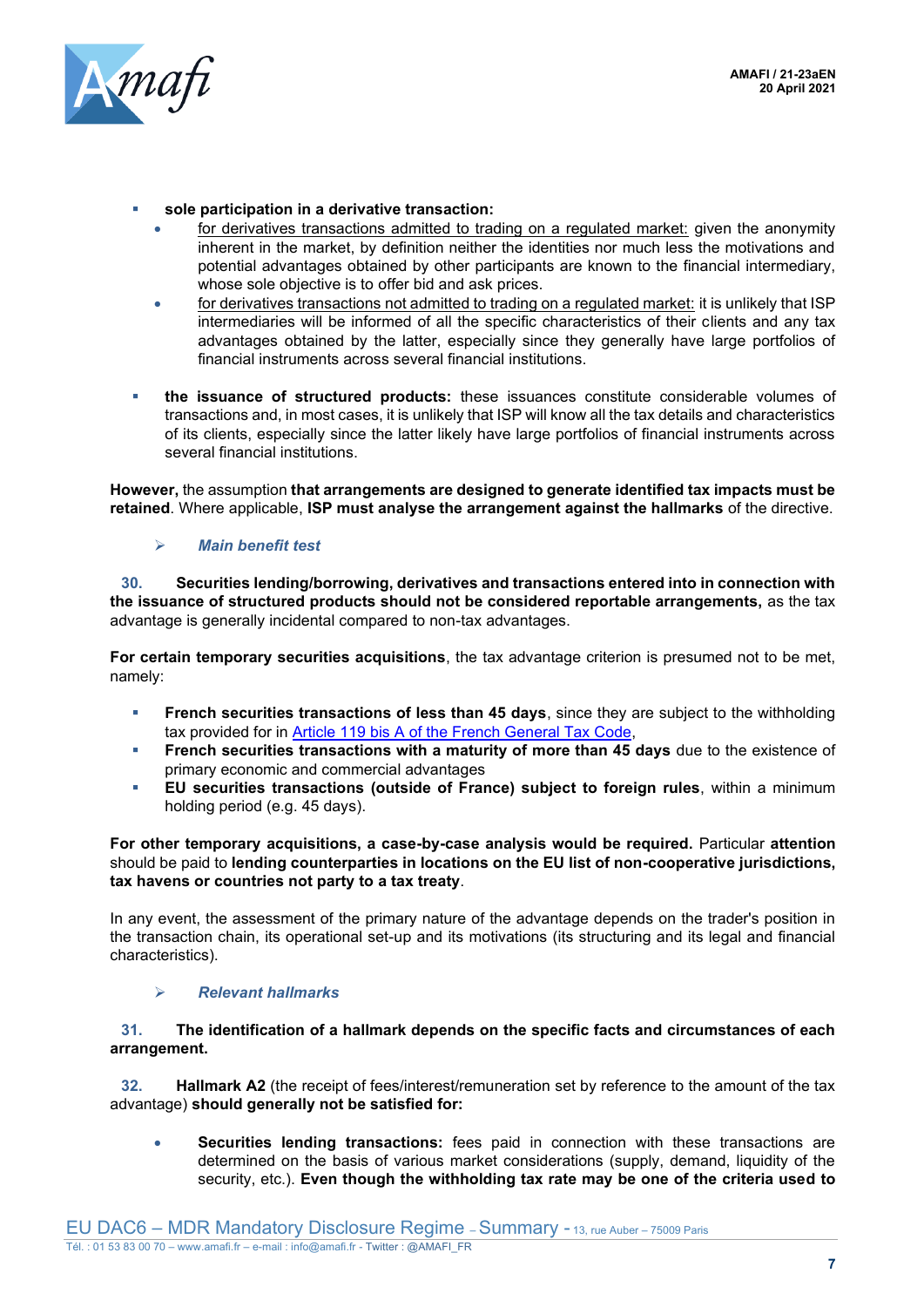

**set the security lending fee when a dividend has been paid, it is not necessarily the deciding factor**: the security lending rate depends on other factors such as the liquidity of the security, the existence of a security transaction but also the borrower's position (e.g. short/fail hedge).

**However, the transaction may be reportable** under hallmark A2 **if payments are not determined primarily based on general market factors but mainly reflect or depend on the advantageous tax treatment** that one of the parties to this agreement obtains and the other reporting conditions of DAC 6 are satisfied elsewhere.

- **Derivatives:** buy and sell prices are determined on the basis of mathematical models (e.g. the Black-Scholes model) and are derived from observable market parameters such as the share price, the discount rate linked to the currency, the estimated volatility, the number of calendar days between the calculation day and the maturity of the derivative, and the dividend rate. The estimated dividend rate, which takes into account the expectations of the various market participants, is therefore one aspect of pricing, among others. As such, **the pricing method for a derivative should not be confused with a fee fixed directly based on the amount of the tax advantage.**
- **Structured products:** in the event that the tax advantage is simply taken into account in the price of the transaction, the latter being largely determined by the other structuring factors of the product, there will generally be no direct link between the tax advantage and the pricing. **Hallmark A2 should therefore not apply to structured products unless the product has been specifically structured to generate identified tax advantages.**

**33. Hallmark A3** (an arrangement that has substantially standardised documentation and/or structure and is available to more than one relevant taxpayer without a need to be substantially customised for implementation) **should generally not be satisfied for securities lending, derivatives and structured products** simply due to the use of ISDA, ISLA or other model framework agreements as the starting point for negotiations.

These agreements were not developed as "pre-established" tax products or "mass-marketed arrangements" for tax purposes, whose standardised terms and conditions are specifically related to tax advantages. The **tax clauses they may contain are intended solely to assign tax risks and responsibilities between the parties**.

**34. Hallmark B2** (an arrangement that has the effect of converting income into capital, gifts or other categories of revenue which are taxed at a lower level or exempt from tax) should generally not be satisfied for derivatives and structured products. **The mere choice of holding an underlying asset synthetically rather than physically does not constitute an arrangement involving a conversion of income.** 

**35. Category D hallmarks** are also relevant to financial activities. They refer to arrangements designed to circumvent the common reporting standard (CRS) and Opaque Offshore Structures aimed at bypassing the rules for the automatic exchange of financial information (AEOI) defined by the OECD in 2018. Since the AEOI reporting requirements particularly concern the **chain of securities professions** represented within AFTI, the AMAFI Guide includes **the comments** made by **AFTI** in **Volume 1** rather than providing its own analysis.